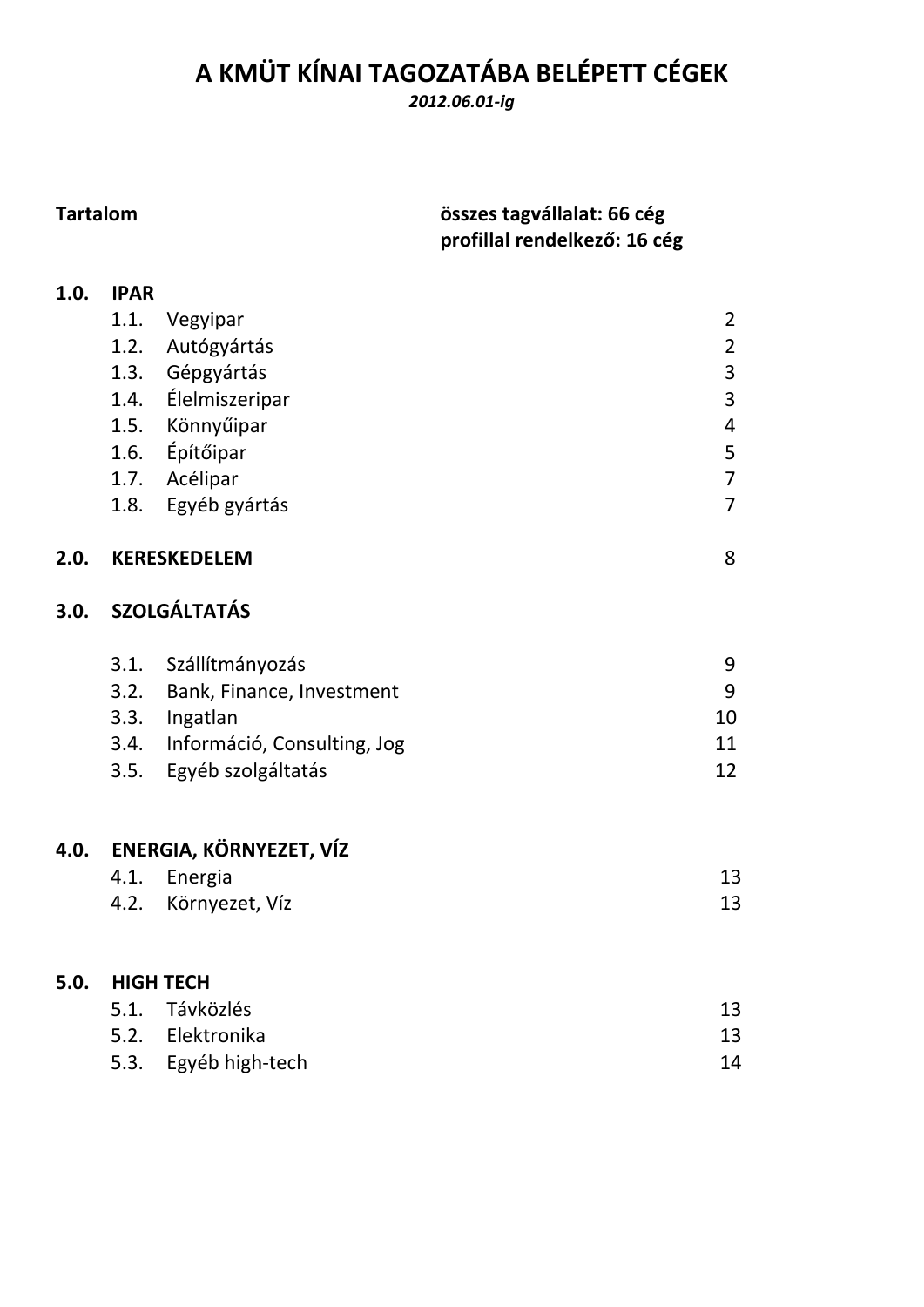# **1.0. IPAR**

#### **1.1. Vegyipar**

| Wanhua Group Co., LTd | 1 万华实业集团有限公司 |
|-----------------------|--------------|
|-----------------------|--------------|

#### **1.2. Autógyártás**

# 3 中国汽车工业国际合作总公司 **China National Automotive Industry International Corporation**  Company name China National Automotive Industry International Corporation address 2ip code 2ip code 100080 website http://cnaico.com.cn/ Name of the member | Qiao Gong | position | Vice president Contact person telephone 010-82606984  $\begin{array}{cc} \text{fax} & 010 \\ 82606988 \end{array}$ cell phone 13910862508 E-mail lxd@caic.com.cn China National Automotive Industry International Corp.(CNAICO) is an integrated state-owned enterprise specialized in international trade and exhibitions, with diversified operations across industries. Since its establishment, CNAICO involves itself in such fields as automobile, power, machinery manufacturing and cultural communication. Its presence can be found in many countries and regions in Asia, Europe, America and Africa. With continuous improvement and innovation, CNAICO has made brilliant achievements.

| Company profile | CNAICO has developed a sustainable development-oriented model of<br>business, which covers engineering project contracting (including<br>engineering contract, supply of complete sets of plants and joint-<br>implementation of project), trade (import/export business and domestic<br>trade), industrial investment (auto industrial park, automobile assembly,<br>auto components and parts manufacture), domestic and international<br>exhibition and comprehensive services (public relationship planning,<br>vocational training and market consulting etc.). With such a well-<br>coordinated pattern of operations in place, CNAICO is expected to |
|-----------------|-------------------------------------------------------------------------------------------------------------------------------------------------------------------------------------------------------------------------------------------------------------------------------------------------------------------------------------------------------------------------------------------------------------------------------------------------------------------------------------------------------------------------------------------------------------------------------------------------------------------------------------------------------------|
|                 | actualize sustainable, fast and harmonious development.                                                                                                                                                                                                                                                                                                                                                                                                                                                                                                                                                                                                     |

CNAICO is dedicated to becoming a domestically leading and internationally first class integrated trade and service company, through relentless pursuit of scientific management and diversification of business.

Business interest Looking for partners in Hungary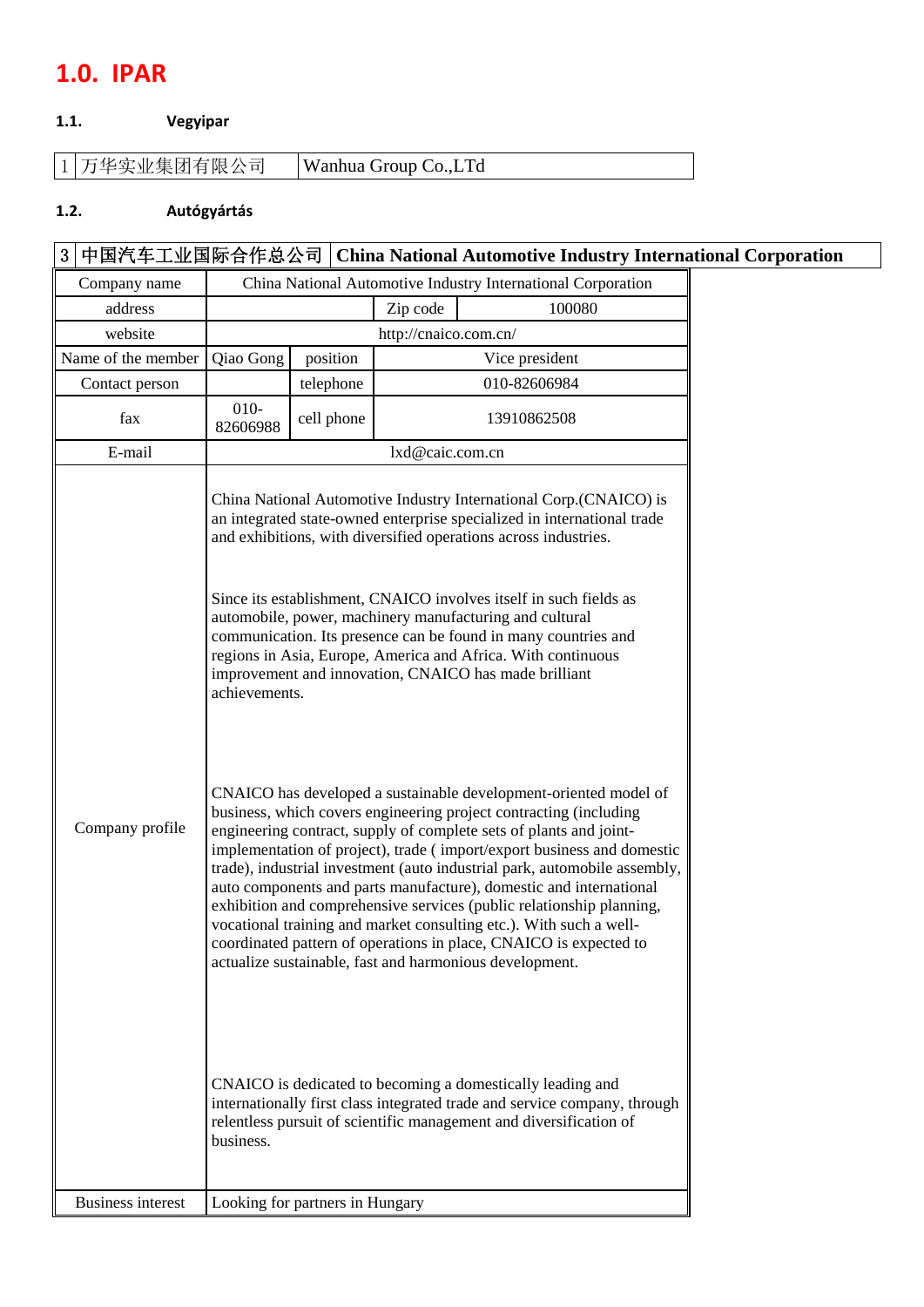### **1.4. Élelmiszeripar**

| 11 龙大食品集团有限公司<br>Longda Foodstuff Group co., Ltd. |                                                                                                                                                                                                                                                                                                                                                                                                                                                                                                                         |            |                   |              |  |
|---------------------------------------------------|-------------------------------------------------------------------------------------------------------------------------------------------------------------------------------------------------------------------------------------------------------------------------------------------------------------------------------------------------------------------------------------------------------------------------------------------------------------------------------------------------------------------------|------------|-------------------|--------------|--|
| Company name                                      | Longda Foodstuff Group Co., Ltd                                                                                                                                                                                                                                                                                                                                                                                                                                                                                         |            |                   |              |  |
| address                                           | Longda industrial<br>Park, Laiyang City,<br>Shandong Province,<br>China                                                                                                                                                                                                                                                                                                                                                                                                                                                 |            | Zip code          | 265231       |  |
| website                                           |                                                                                                                                                                                                                                                                                                                                                                                                                                                                                                                         |            | www.longda.com.cn |              |  |
| Name of the member                                | Gong<br>Xuebin                                                                                                                                                                                                                                                                                                                                                                                                                                                                                                          | position   |                   | president    |  |
| Contact person                                    | Lv<br>Haizuo                                                                                                                                                                                                                                                                                                                                                                                                                                                                                                            | telephone  |                   | 0535-7217036 |  |
| fax                                               | $0535 -$<br>7718289                                                                                                                                                                                                                                                                                                                                                                                                                                                                                                     | cell phone |                   | 15053580189  |  |
| E-mail                                            |                                                                                                                                                                                                                                                                                                                                                                                                                                                                                                                         |            | lvhz@longda.cn    |              |  |
| Company profile                                   | Longda foodstuffs Group Co., Ltd is one of the national key<br>enterprises in agro-products processing. It has 36 subsidiary<br>companies and a total asset of 5 billion USD. As a famous<br>brand, the group has been listed as "Chinese top 500 processing<br>enterprise" and "Chinese top 50 meat producers". It mainly<br>deals in food processing, packaging manufacturing, wood<br>production, pig breeding, cultivation base and other industries.<br>The sales revenue of the year 2010 exceeded 1 billion USD. |            |                   |              |  |
| <b>Business interest</b>                          | Seek cooperation in food processing.                                                                                                                                                                                                                                                                                                                                                                                                                                                                                    |            |                   |              |  |

| 16 聊城市立海冷藏有限公司     |                                                                | Liaocheng City Lihai Reftrigerating Co., Ltd  |              |        |  |  |
|--------------------|----------------------------------------------------------------|-----------------------------------------------|--------------|--------|--|--|
| Company name       |                                                                | Liaocheng City Lihai Refrigerating<br>Co, Ltd |              |        |  |  |
| address            | Shazhen Industrial Park,<br>Liaocheng City, Shandong,<br>China |                                               | Zip code     | 252000 |  |  |
| website            |                                                                |                                               |              |        |  |  |
| Name of the member | Zhang<br>Lihai                                                 | position                                      |              |        |  |  |
| Contact person     | Zhu Bin                                                        | telephone                                     | 0635-8580999 |        |  |  |
| fax                | $0635 -$<br>8580999                                            | cell phone                                    | 13863582711  |        |  |  |
| E-mail             | lclhlcgs@sina.com[                                             |                                               |              |        |  |  |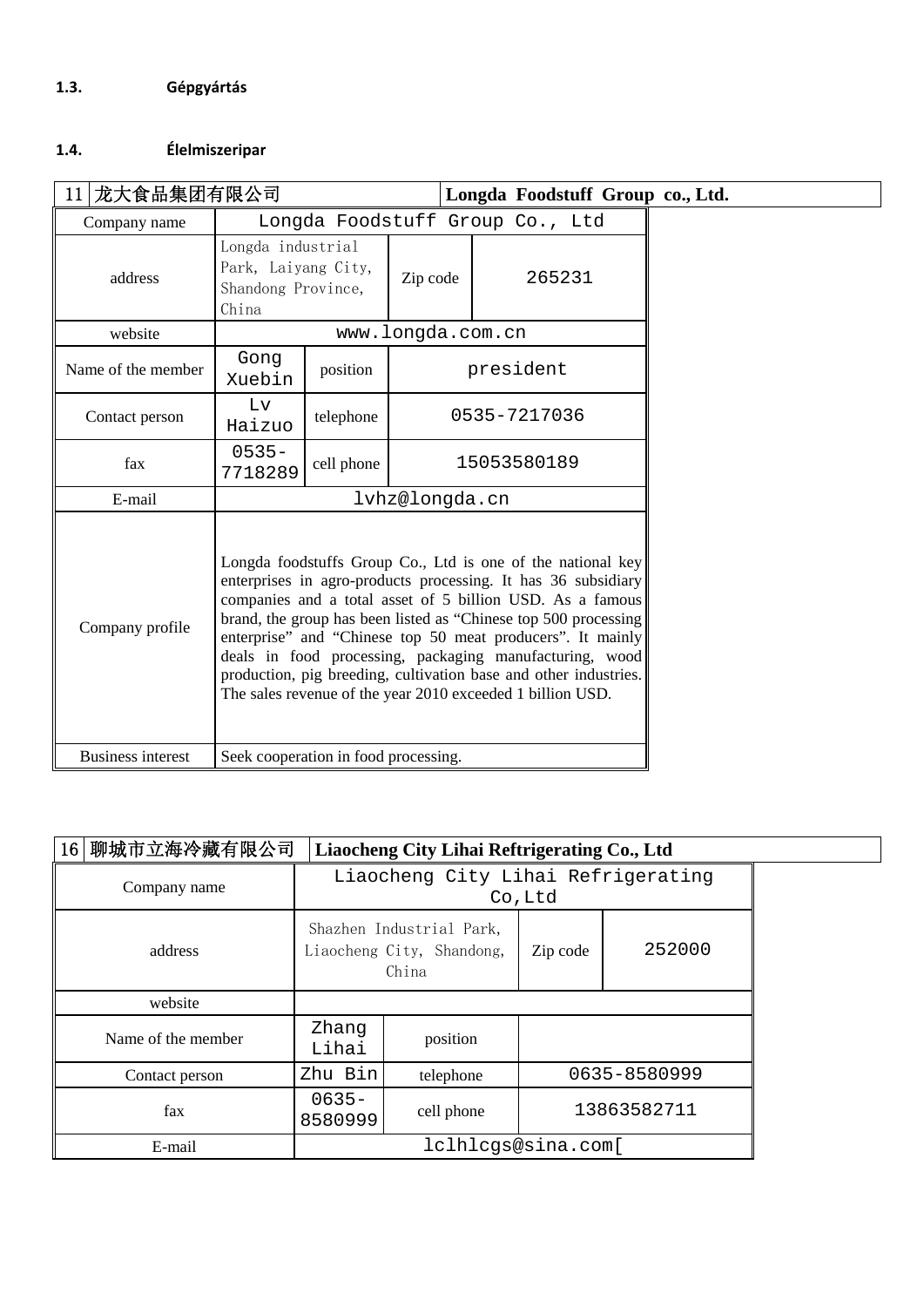| Company profile          | Liaocheng City Lihai Refrigerating Co., Ltd was set up in 2000,<br>which is a collectivized company in dealing with breading of<br>poultry seedlings, mass breading, processing, feed production and<br>ripe products development. The company's total asset is 1.83 billion<br>yuan and has achieved 2.46 million yuan of the sales income and<br>310 million yuan tax. Developing and driving twenty one thousand<br>cultivation base and raisers. The company was successively<br>established as "The Focus of the Shandong Province Agricultural<br>Industrialization Leading Enterprises", "Birds Products R&D Sub-<br>centers of National Department of Agriculture" and "Meet Ducks<br>Entrepreneurs Chains for Demonstrative Base of Ministry of<br>Science and Technology". The president and general manager Mr.<br>Zhang Lihai was awarded "The Model Worker in Shandong<br>Province", "The Country-star of Shandong Province", "The People's<br>Congress in Liaocheng", "The Labor Medal for Enriching the<br>People and Promoting Liaocheng in Liaocheng City", and "The<br>Excellent the Sci-tech Commissioner of UNDP Program", and etc. |
|--------------------------|---------------------------------------------------------------------------------------------------------------------------------------------------------------------------------------------------------------------------------------------------------------------------------------------------------------------------------------------------------------------------------------------------------------------------------------------------------------------------------------------------------------------------------------------------------------------------------------------------------------------------------------------------------------------------------------------------------------------------------------------------------------------------------------------------------------------------------------------------------------------------------------------------------------------------------------------------------------------------------------------------------------------------------------------------------------------------------------------------------------------------------------------------------|
| <b>Business interest</b> | the<br>field<br>Interested<br>in<br>$\circ$ f<br>agriculture<br>integration: Green food processing, Breeders and<br>broilers'<br>raising, Poultry<br>slaughtering<br>and<br>refrigerating, Feed processing,<br>and<br>Infrastructure constraction, and so on                                                                                                                                                                                                                                                                                                                                                                                                                                                                                                                                                                                                                                                                                                                                                                                                                                                                                            |

### **1.5. Könnyűipar**

| 14 瑞安中盛家纺有限公司      |                 | <b>Ruian Zhongsheng Home Textile Co., Ltd</b>                  |                |             |             |  |
|--------------------|-----------------|----------------------------------------------------------------|----------------|-------------|-------------|--|
| Company name       |                 | RUIAN ZHONGSHENG HOME TEXTILE CO., LTD                         |                |             |             |  |
| address            |                 | Ruian City, Wenzhou, Zhejiang, China Yu<br>Meng Road, No. 1983 |                | Zip code    | 325200      |  |
| website            | www.cnzsijf.com |                                                                |                |             |             |  |
| Name of the member |                 | General<br>Xue Muxin<br>position<br>manager                    |                |             |             |  |
| Contact person     |                 | Chen Yan                                                       | telephone      | 15867716618 |             |  |
| fax                |                 | 0577-65608829<br>cell phone                                    |                |             | 13567761509 |  |
| E-mail             |                 |                                                                | 7562816@qq.com |             |             |  |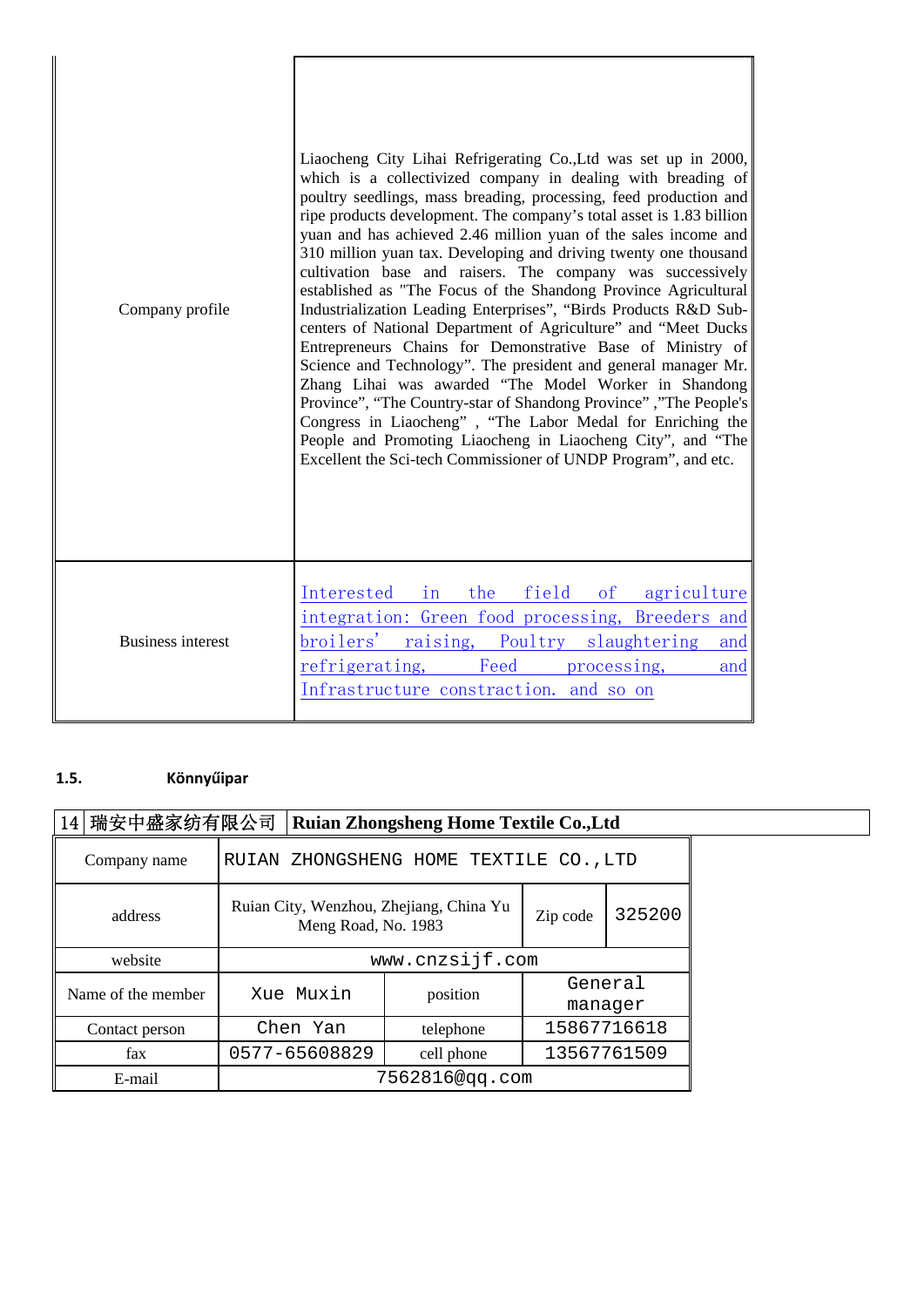| Company profile          | As a company specializing in design, research and development of<br>home textiles and integrating production, sales and plotting with<br>service, Zhongsheng Home Textiles Company devotes itself to<br>producing the most beautiful and perfect beddings and is expanding<br>and popularizing its band in domestic market. Nowadays with choice<br>selection of the most internationally fashionable and self-developed<br>plus materials, the company has designed, researched and developed<br>beddings which are more suitable for domestic market of home<br>textiles through combining fashionable elements with natural<br>elements at home and abroad. With moderate price system, our home<br>textiles have been well received by numerous customers, thus letting<br>us live a colorful and fashionable life. In order to popularize the brand<br>of Zhongsheng Home Textiles with rich cultural connotations in the<br>whole country, the whole staff of Zhongsheng Home Textiles<br>Company will warmheartedly welcome personages of various circles<br>to visit our company for guidance and cooperation. |
|--------------------------|------------------------------------------------------------------------------------------------------------------------------------------------------------------------------------------------------------------------------------------------------------------------------------------------------------------------------------------------------------------------------------------------------------------------------------------------------------------------------------------------------------------------------------------------------------------------------------------------------------------------------------------------------------------------------------------------------------------------------------------------------------------------------------------------------------------------------------------------------------------------------------------------------------------------------------------------------------------------------------------------------------------------------------------------------------------------------------------------------------------------|
| <b>Business interest</b> | Cooperation in home textile products                                                                                                                                                                                                                                                                                                                                                                                                                                                                                                                                                                                                                                                                                                                                                                                                                                                                                                                                                                                                                                                                                   |

# **1.6. Építőipar**

| 18 鞍山新工建设有限公司      |                                                           | <b>Anshan Xingong Construction Co., Ltd</b> |                 |             |  |  |
|--------------------|-----------------------------------------------------------|---------------------------------------------|-----------------|-------------|--|--|
| Company name       |                                                           | ANSHAN XINGONG CONSTRUCTION CO, LTD         |                 |             |  |  |
| address            | No, 59<br>WuYi<br>District, AnShan City, 114001 P.R.China | Road, Tiedong                               | Zip code        | 114001      |  |  |
| website            |                                                           | www.asxgjs.com                              |                 |             |  |  |
| Name of the member | Wang Xinxin                                               | position                                    |                 | president   |  |  |
| Contact person     | Gu Yali                                                   | telephone                                   | 86-0412-2230666 |             |  |  |
| fax                | $86 - 0412 -$<br>2219888                                  | cell phone                                  |                 | 13909806818 |  |  |
| E-mail             |                                                           | Wxx@asxgjs.com                              |                 |             |  |  |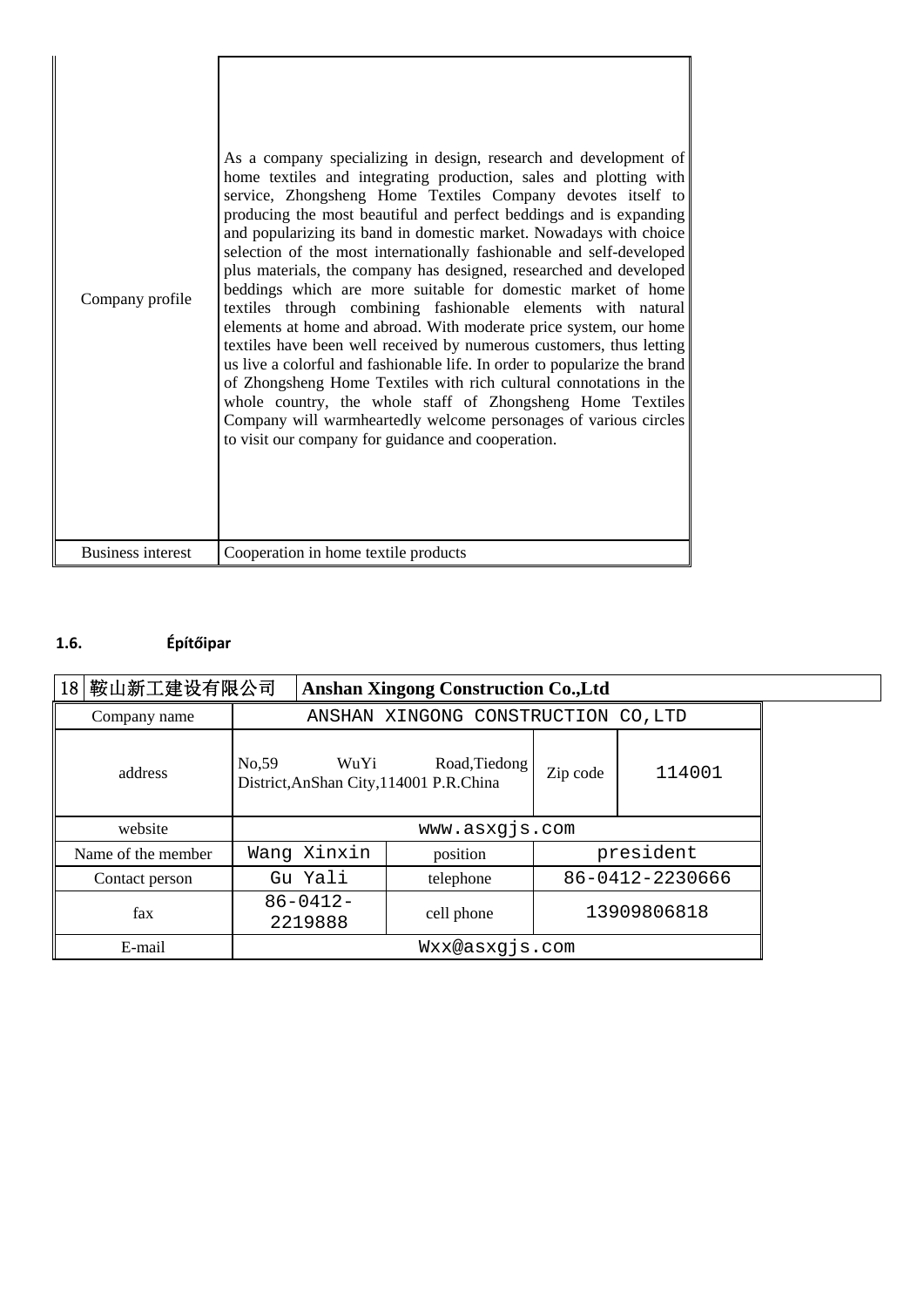| Company profile          | AnShan XinGong Construction Co., Ltd covers an area of 200,000 square<br>meters with construction area of 83,000 square meters. Since its establishment,<br>primarily engaged in the production of steel and steel parts mainly of iron and<br>steel processing, wind power stroke, the construction of offshore drilling<br>platforms and other related engineering services, the company's construction<br>technology and quality has reached international advanced level, with the<br>ability in accordance with the standards of the world's steel construction and<br>general construction. The main production equipment was introduced from the<br>United States Lincoln, Germany Esab, Germany Messer. We introduced the<br>products from Australia's world-renowned enterprise Bluescope Steel (BHP)<br>and is authorized to produce and installation for the Japan Panasonic robot<br>equipment. At present, We have introduced two production lines with product<br>quality meet international standards. The products not only meet the domestic<br>market demand, and some products also enter into the international market. |
|--------------------------|---------------------------------------------------------------------------------------------------------------------------------------------------------------------------------------------------------------------------------------------------------------------------------------------------------------------------------------------------------------------------------------------------------------------------------------------------------------------------------------------------------------------------------------------------------------------------------------------------------------------------------------------------------------------------------------------------------------------------------------------------------------------------------------------------------------------------------------------------------------------------------------------------------------------------------------------------------------------------------------------------------------------------------------------------------------------------------------------------------------------------------------------|
| <b>Business interest</b> | Interested in the cooperation of iron processing                                                                                                                                                                                                                                                                                                                                                                                                                                                                                                                                                                                                                                                                                                                                                                                                                                                                                                                                                                                                                                                                                            |

 $\overline{\mathbf{r}}$ 

| 37 上海榕榕控股(集团)有限公司   Shanghai Rongrong Holding Group Co.,Ltd |                                                                                                                                                                                                                                                                                                                                                                     |                           |              |           |  |
|-------------------------------------------------------------|---------------------------------------------------------------------------------------------------------------------------------------------------------------------------------------------------------------------------------------------------------------------------------------------------------------------------------------------------------------------|---------------------------|--------------|-----------|--|
| Company name                                                | Shanghai Rongrong Wood Co., ltd                                                                                                                                                                                                                                                                                                                                     |                           |              |           |  |
| address                                                     | No 2017 Jiangchuan Road<br>Minhang District Shanghai                                                                                                                                                                                                                                                                                                                |                           | Zip code     | 201100    |  |
| website                                                     |                                                                                                                                                                                                                                                                                                                                                                     | WWW. SHRRWW. COM          |              |           |  |
| Name of the<br>member                                       | Jiang<br>Jinxing                                                                                                                                                                                                                                                                                                                                                    | position                  |              | president |  |
| Contact person                                              | Jiang<br>Jinxing                                                                                                                                                                                                                                                                                                                                                    | telephone                 | 021-34681576 |           |  |
| fax                                                         | $021 -$<br>34681576                                                                                                                                                                                                                                                                                                                                                 | 13331888600<br>cell phone |              |           |  |
| E-mail                                                      |                                                                                                                                                                                                                                                                                                                                                                     | rongrongmuye@126.com      |              |           |  |
| Company profile                                             | Shanghai Rongrong Wood Co., Ltd. focuses on the production of cement-<br>based template and is a large scale industry company. It is also doing<br>business of wood processing and timber trading. It is located in Minhang<br>Industrial Development Zone, and covers an area of 80000 square meters<br>with a plant construction area about 37,000 square meters, |                           |              |           |  |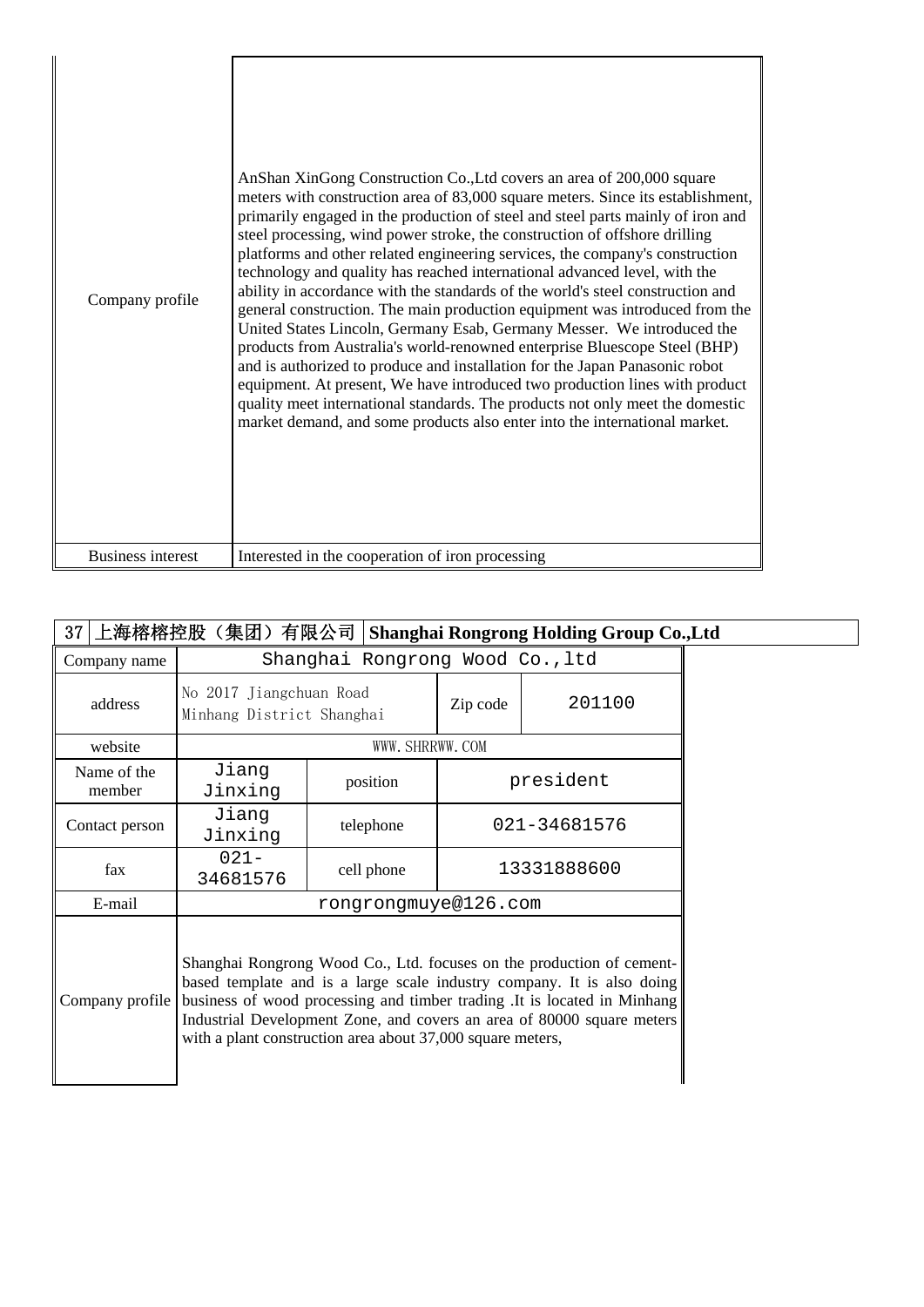| We have 1200 employees in the company and more than 30 of them are<br>senior engineers and technicians. Both the management and technical<br>advantages make the company have an annual output value of 1.5 billion<br>RMB. We have excellent equipments, high-quality products, and sincere<br>service; all of these advantages constantly enhance the strength and<br>dedication to society. |
|------------------------------------------------------------------------------------------------------------------------------------------------------------------------------------------------------------------------------------------------------------------------------------------------------------------------------------------------------------------------------------------------|
| Business interest Cement template Wood ware and metal and related products trading                                                                                                                                                                                                                                                                                                             |

|                    | 26   广东省宜华木业股份有限公司<br><b>Guangdong Yihua Timber Industry Co., Ltd</b>                                                                                                                                                                                                                                                                                                                                                                                                                                                                                                                                                                                                                                                                                                                                                                                                                                                                                                                                   |                                          |          |               |  |  |
|--------------------|---------------------------------------------------------------------------------------------------------------------------------------------------------------------------------------------------------------------------------------------------------------------------------------------------------------------------------------------------------------------------------------------------------------------------------------------------------------------------------------------------------------------------------------------------------------------------------------------------------------------------------------------------------------------------------------------------------------------------------------------------------------------------------------------------------------------------------------------------------------------------------------------------------------------------------------------------------------------------------------------------------|------------------------------------------|----------|---------------|--|--|
| Company name       |                                                                                                                                                                                                                                                                                                                                                                                                                                                                                                                                                                                                                                                                                                                                                                                                                                                                                                                                                                                                         | GUANGDONG YIHUA TIMBER INDUSTRY CO., LTD |          |               |  |  |
| address            | Chenghai District, Shantou,<br>Guangdong                                                                                                                                                                                                                                                                                                                                                                                                                                                                                                                                                                                                                                                                                                                                                                                                                                                                                                                                                                | Lianxiahuaidong Industrial Zone,         | Zip code | 515834        |  |  |
| website            |                                                                                                                                                                                                                                                                                                                                                                                                                                                                                                                                                                                                                                                                                                                                                                                                                                                                                                                                                                                                         | www.yihuatimber.com                      |          |               |  |  |
| Name of the member | Liu<br>Zhuangqing                                                                                                                                                                                                                                                                                                                                                                                                                                                                                                                                                                                                                                                                                                                                                                                                                                                                                                                                                                                       | position                                 |          | president     |  |  |
| Contact person     | Chen<br>Youwei                                                                                                                                                                                                                                                                                                                                                                                                                                                                                                                                                                                                                                                                                                                                                                                                                                                                                                                                                                                          | telephone                                |          | 0754-85100989 |  |  |
| fax                | $0754 -$<br>85100797                                                                                                                                                                                                                                                                                                                                                                                                                                                                                                                                                                                                                                                                                                                                                                                                                                                                                                                                                                                    | cell phone                               |          | 13750430761   |  |  |
| E-mail             |                                                                                                                                                                                                                                                                                                                                                                                                                                                                                                                                                                                                                                                                                                                                                                                                                                                                                                                                                                                                         | 38431289@qq.com                          |          |               |  |  |
| Company profile    | 1987. After more than 20 years of development, It has turned into a Large<br>comprehensive multinational enterprise group with timber industry, real<br>estate and investment as its main industries.<br>At present, Yihua Group employs over 6,000 employees, possesses over<br>RMB 20 billion in total assets, owns more than 20 domestic firms and<br>overseas offices. Yihua Group comprises of two publicly listed companies,<br>Yihua Timber Industry and Yihua Real Estates, while also making strategic<br>investments in many other publicly listed companies and quasi public<br>companies, all of which focus on industrial development mainly in the fields<br>of timber, real estate, and investment. Yihua's brand value attained 4.9 billion<br>RMB. In 2010, Yihua Group achieved an output of RMB 10 billion, tax<br>payment of RMB 450 million and export value amounting to USD 500<br>million. It is the first company in Shantou of which the output has exceeded<br>RMB10billion. |                                          |          |               |  |  |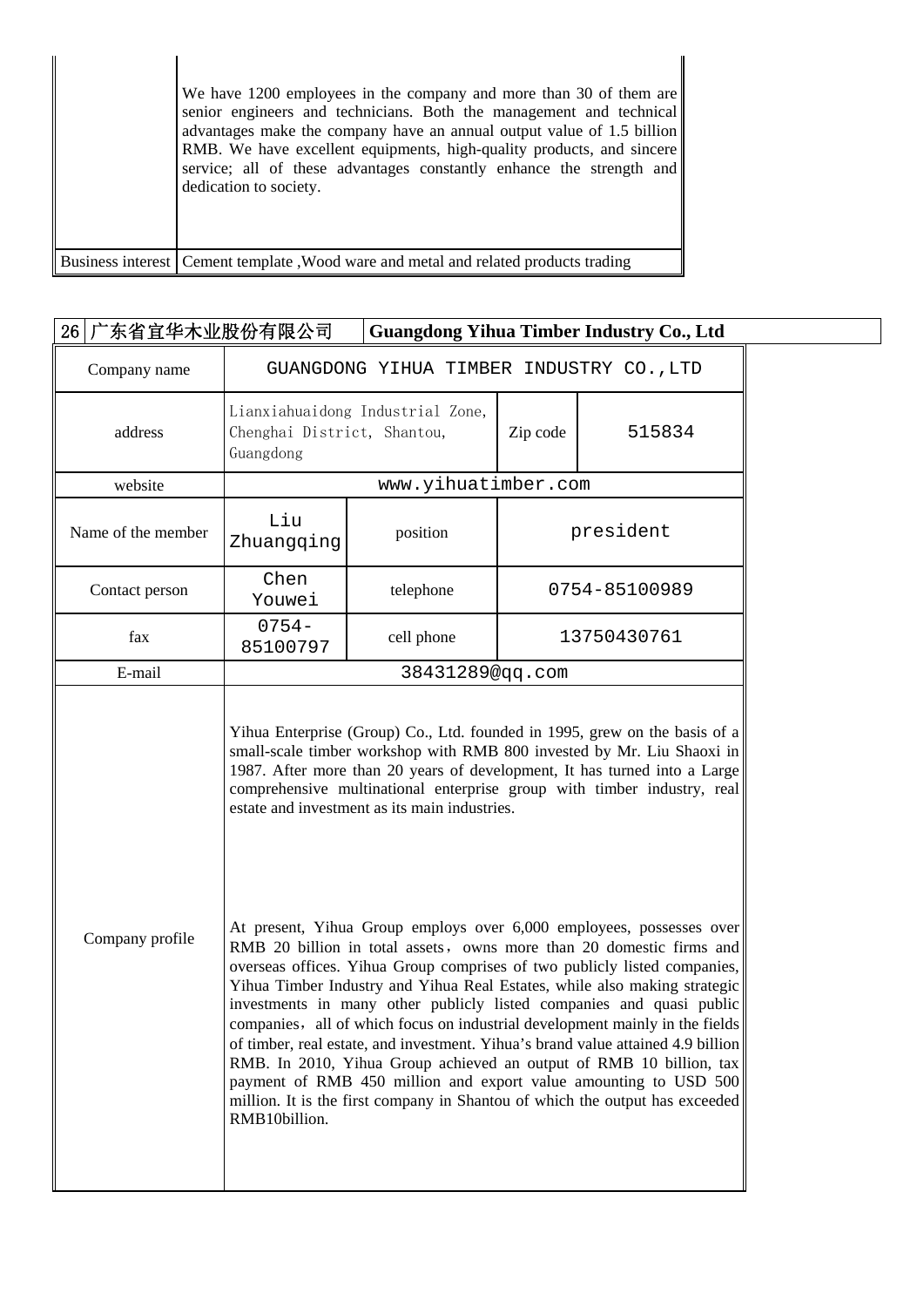We hope to get the information of wooden products such as furniture, sofa, floor and others in Hungary. We also want to investigate the investment environment.

**1.7. Acélipar**

**1.8. Egyéb gyártás**

# **2.0. KERESKEDELEM**

| 中国机械进出口集团有限公司<br>4 <sup>1</sup><br><b>China National Machinery I/E Corp.</b> |                                                                                                                                                                                                                                                                                                                                                                                                                                                                                                                                                       |                                                                     |         |              |  |  |  |
|------------------------------------------------------------------------------|-------------------------------------------------------------------------------------------------------------------------------------------------------------------------------------------------------------------------------------------------------------------------------------------------------------------------------------------------------------------------------------------------------------------------------------------------------------------------------------------------------------------------------------------------------|---------------------------------------------------------------------|---------|--------------|--|--|--|
| Company name                                                                 |                                                                                                                                                                                                                                                                                                                                                                                                                                                                                                                                                       | China National Machinery I/E Corp.                                  |         |              |  |  |  |
| address                                                                      |                                                                                                                                                                                                                                                                                                                                                                                                                                                                                                                                                       | No.1 (W) Fuchengmenwai Avenue, Beijing, China<br>100037<br>Zip code |         |              |  |  |  |
| website                                                                      |                                                                                                                                                                                                                                                                                                                                                                                                                                                                                                                                                       | http://www.cmc.com.cn/                                              |         |              |  |  |  |
| Name of the member                                                           | Wang Jianping                                                                                                                                                                                                                                                                                                                                                                                                                                                                                                                                         | position                                                            | Project | manager      |  |  |  |
| Contact person                                                               | Wang Jianping                                                                                                                                                                                                                                                                                                                                                                                                                                                                                                                                         | telephone                                                           |         | 010-68991073 |  |  |  |
| fax                                                                          | 010-68991825                                                                                                                                                                                                                                                                                                                                                                                                                                                                                                                                          | cell phone                                                          |         | 13911460756  |  |  |  |
| E-mail                                                                       |                                                                                                                                                                                                                                                                                                                                                                                                                                                                                                                                                       | cmc@cmc.genertec.com.cn                                             |         |              |  |  |  |
|                                                                              | China National Machinery Import & Export Corporation (CMC) was<br>established in 1950 and became a wholly-owned enterprise under China<br>General Technology (Group) Holding Ltd.which is a large state-owned<br>company under direct supervision of central government in 1998.As China's<br>first company specialized in import and export of mechanical and electrical<br>products as well as international engineering contracting. Since its<br>establishment, it has an accumulated nearly 100 billion dollars in the total<br>business amount. |                                                                     |         |              |  |  |  |
| Company profile                                                              | Our business scope covers: Overseas engineering project contracting; Imports<br>and exports of energy engineering equipment, locomotives and rolling stocks,<br>ships, automobiles, aircrafts, completed plants and other machinery<br>products; Auto sales; Project investment & finacing; Technology imports and<br>exports; Bidding; government procurement; Dispatching technicians, workers<br>and service crew to overseas project.<br>We will continuously widen our business scope through flexible operations.                               |                                                                     |         |              |  |  |  |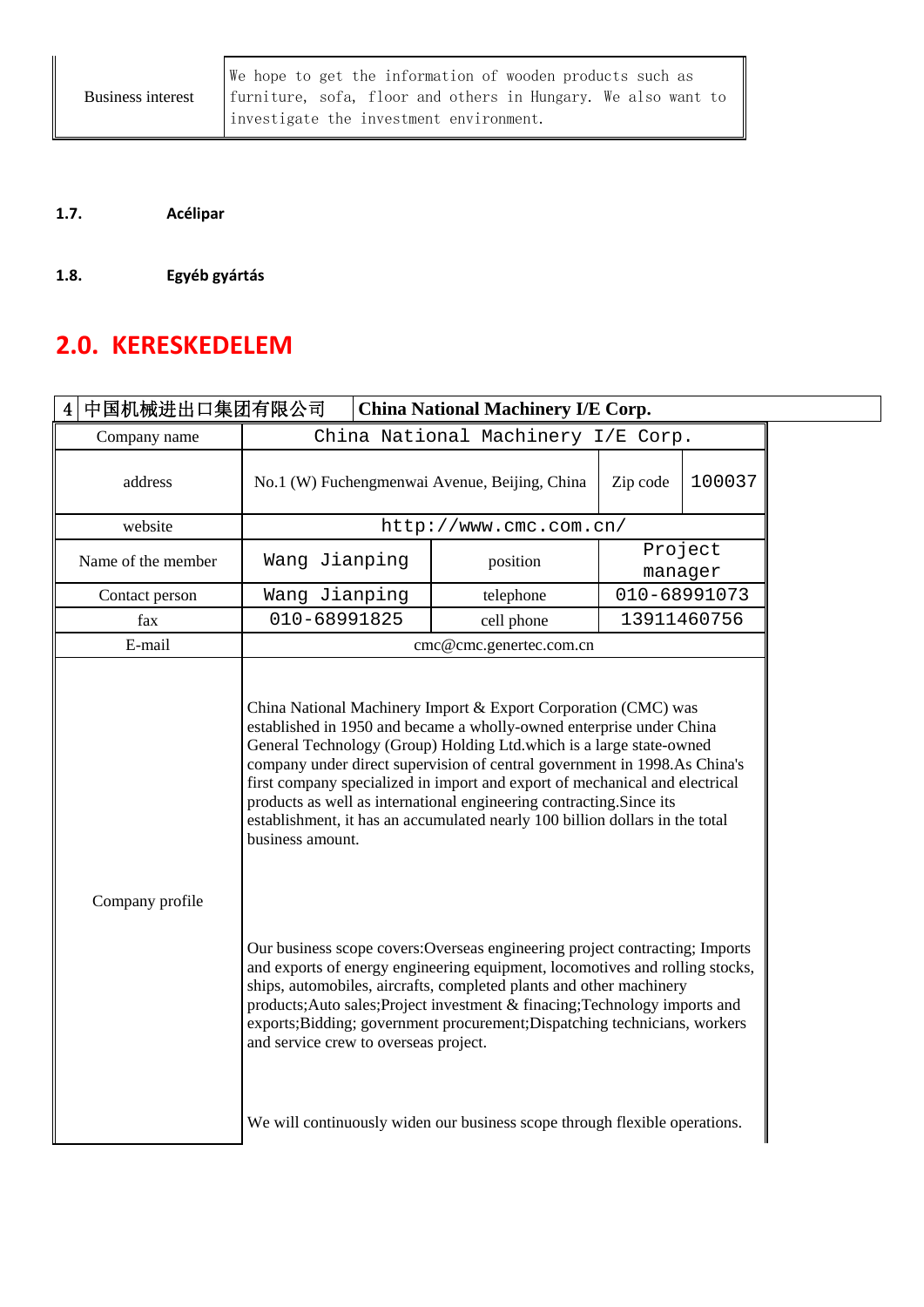|                   | Our biggest advantages are based on the abundance of financing resources,<br>broad trade networks, comprehensive market information and our excellent<br>staff. We have established the wide connection with the business and financial<br>world, and close cooperation has been built up with government bodies,<br>financial institutions, industrial sectors and enterprises. |
|-------------------|----------------------------------------------------------------------------------------------------------------------------------------------------------------------------------------------------------------------------------------------------------------------------------------------------------------------------------------------------------------------------------|
| Business interest | Import and export mechanical and electrical products                                                                                                                                                                                                                                                                                                                             |

# **3.0. SZOLGÁLTATÁS**

#### **3.1. Szállítmányozás**

| 福建国航远洋运输(集团)股份有限公司<br><b>Fujian Guohang Ocean Shipping (Group) Co., Ltd.</b><br>$\overline{5}$ |                                                                                                                            |                                                                                                                                                                                                                                                                                                                                                                                                                                                                                                                                                                                                                                                                                                                                                                                    |                |          |                |  |
|------------------------------------------------------------------------------------------------|----------------------------------------------------------------------------------------------------------------------------|------------------------------------------------------------------------------------------------------------------------------------------------------------------------------------------------------------------------------------------------------------------------------------------------------------------------------------------------------------------------------------------------------------------------------------------------------------------------------------------------------------------------------------------------------------------------------------------------------------------------------------------------------------------------------------------------------------------------------------------------------------------------------------|----------------|----------|----------------|--|
| Company name                                                                                   |                                                                                                                            | Fijian Guo Hang Ocean (Group) Co., Ltd.                                                                                                                                                                                                                                                                                                                                                                                                                                                                                                                                                                                                                                                                                                                                            |                |          |                |  |
| address                                                                                        | 16th floor, NO.218 WuSong Road, Shanghai China                                                                             |                                                                                                                                                                                                                                                                                                                                                                                                                                                                                                                                                                                                                                                                                                                                                                                    |                | Zip code | 200080         |  |
| website                                                                                        |                                                                                                                            |                                                                                                                                                                                                                                                                                                                                                                                                                                                                                                                                                                                                                                                                                                                                                                                    | www.fjgot.com  |          |                |  |
| Name of the<br>member                                                                          | Wang<br>Yanping                                                                                                            |                                                                                                                                                                                                                                                                                                                                                                                                                                                                                                                                                                                                                                                                                                                                                                                    | position       |          | president      |  |
| Contact person                                                                                 | Wang<br>Yanqing                                                                                                            |                                                                                                                                                                                                                                                                                                                                                                                                                                                                                                                                                                                                                                                                                                                                                                                    | telephone      |          | 86-21-63576862 |  |
| fax                                                                                            | 86-21-63576988                                                                                                             |                                                                                                                                                                                                                                                                                                                                                                                                                                                                                                                                                                                                                                                                                                                                                                                    | cell phone     |          |                |  |
| E-mail                                                                                         |                                                                                                                            |                                                                                                                                                                                                                                                                                                                                                                                                                                                                                                                                                                                                                                                                                                                                                                                    | wang@fjgot.com |          |                |  |
| Company profile                                                                                | over the world.                                                                                                            | Fijian Guo Hang Ocean (Group) Co., Ltd. is the largest shipping carrier in Fujian<br>province. Shipping service is its main business. Meanwhile the company diversifies<br>its business by involving ship management, crew services, ship brokage, financial<br>leasing, bunker business, freight forwarder services and so on. Further more, it is<br>one of the largest companies among the Yangtze River thermal coal carriers,<br>possessing the largest thermal coal panamax fleet in domestic coastal shipping<br>industry. At present, its capacity is the fifth one in China, ranking the third in<br>costal transport. Since 2000, the company has achieved a great development and<br>will develop international ocean transportation with shipping routes spreading all |                |          |                |  |
| <b>Business interest</b>                                                                       | Cooperation in the field of crew services, ship brokage, financial leasing,<br>bunker business, freight forwarder services |                                                                                                                                                                                                                                                                                                                                                                                                                                                                                                                                                                                                                                                                                                                                                                                    |                |          |                |  |

#### **3.2. Bank, Finance, Investment**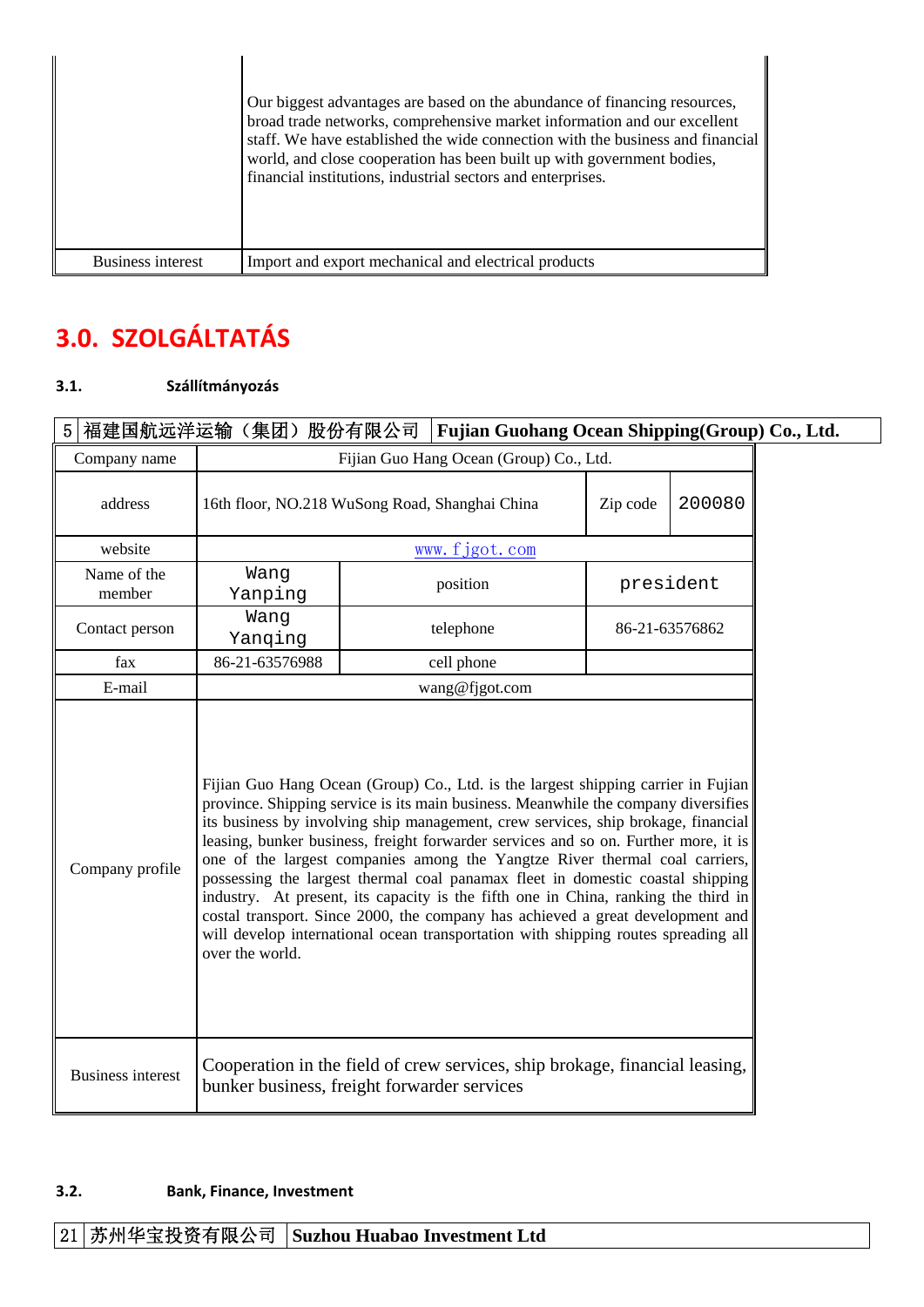| Company name             |                                                                 | Suzhou Huabao Investment Ltd                                                                                                                                                                                                                                                                                                                                                                                                                                                                                                                                                                                                                                                                                                                                                                                                                                             |          |                 |  |  |
|--------------------------|-----------------------------------------------------------------|--------------------------------------------------------------------------------------------------------------------------------------------------------------------------------------------------------------------------------------------------------------------------------------------------------------------------------------------------------------------------------------------------------------------------------------------------------------------------------------------------------------------------------------------------------------------------------------------------------------------------------------------------------------------------------------------------------------------------------------------------------------------------------------------------------------------------------------------------------------------------|----------|-----------------|--|--|
| address                  | Rm. 501, Harmony Plaza, 666 Ganjiang Dong<br>Rd., Suzhou, China |                                                                                                                                                                                                                                                                                                                                                                                                                                                                                                                                                                                                                                                                                                                                                                                                                                                                          | Zip code | 215000          |  |  |
| website                  |                                                                 | www.hb-invest.cn                                                                                                                                                                                                                                                                                                                                                                                                                                                                                                                                                                                                                                                                                                                                                                                                                                                         |          |                 |  |  |
| Name of the member       | Yu Ping                                                         | position                                                                                                                                                                                                                                                                                                                                                                                                                                                                                                                                                                                                                                                                                                                                                                                                                                                                 |          | General manager |  |  |
| Contact person           | Bai<br>Xiaoping                                                 | telephone                                                                                                                                                                                                                                                                                                                                                                                                                                                                                                                                                                                                                                                                                                                                                                                                                                                                |          | 0512-67292062   |  |  |
| fax                      | $0512 -$<br>67720192                                            | cell phone                                                                                                                                                                                                                                                                                                                                                                                                                                                                                                                                                                                                                                                                                                                                                                                                                                                               |          | 13862598256     |  |  |
| E-mail                   |                                                                 | Baixiaoping@haubao-inv.cn                                                                                                                                                                                                                                                                                                                                                                                                                                                                                                                                                                                                                                                                                                                                                                                                                                                |          |                 |  |  |
| Company profile          |                                                                 | The registered capital of Suzhou Huabao Investment Ltd is CNY 10,000,000.00.<br>Our main services include investing, renting, short-term financing, asset<br>restructuring, listing counseling, enterprises planning, financial management,<br>international trade, international settlement, consulting agency, valet financing<br>etc. Huabao Asia Development Ltd. H.K., Djibouti Huabao Industrial and<br>Trading Ltd and Suzhou Huabao Investment Ltd belong to the same group.<br>Suzhou Huabao Investment Ltd also has established good relations with local<br>authorities and enterprises, so that we can help domestic companies to enter the<br>international market for participating in rational competition with low cost and<br>risk. We can also help overseas companies to expand their businesses in Chinese<br>Mainland, Hong Kong, Macao and Taiwan. |          |                 |  |  |
| <b>Business interest</b> | Consulting.                                                     | Investment and projects cooperation; Import and export trade;                                                                                                                                                                                                                                                                                                                                                                                                                                                                                                                                                                                                                                                                                                                                                                                                            |          |                 |  |  |

### **3.3. Ingatlan**

| 9 河北滨河房地产开发股份有限公司<br>Hebei Binhe Real Estate Co., Ltd |                                                             |                 |                        |                                    |  |
|-------------------------------------------------------|-------------------------------------------------------------|-----------------|------------------------|------------------------------------|--|
| Company name                                          |                                                             |                 |                        | Bin He Real Estate Co., Ltd-He Bei |  |
| address                                               | No. 998, east park<br>street, xingtai city,<br>Hebei, China |                 | 54000<br>Zip code      |                                    |  |
| website                                               |                                                             | www.hbbinhe.com |                        |                                    |  |
| Name of the member                                    | Ms. Wang<br>Xuye                                            | position        | Deputy General Manager |                                    |  |
| Contact person                                        | Ms. Wang<br>Xuye                                            | telephone       | 0319-5900076           |                                    |  |
| fax                                                   | $0.319 -$<br>5908996                                        | cell phone      | 18931968768            |                                    |  |
| E-mail                                                |                                                             | wxyye@126.com   |                        |                                    |  |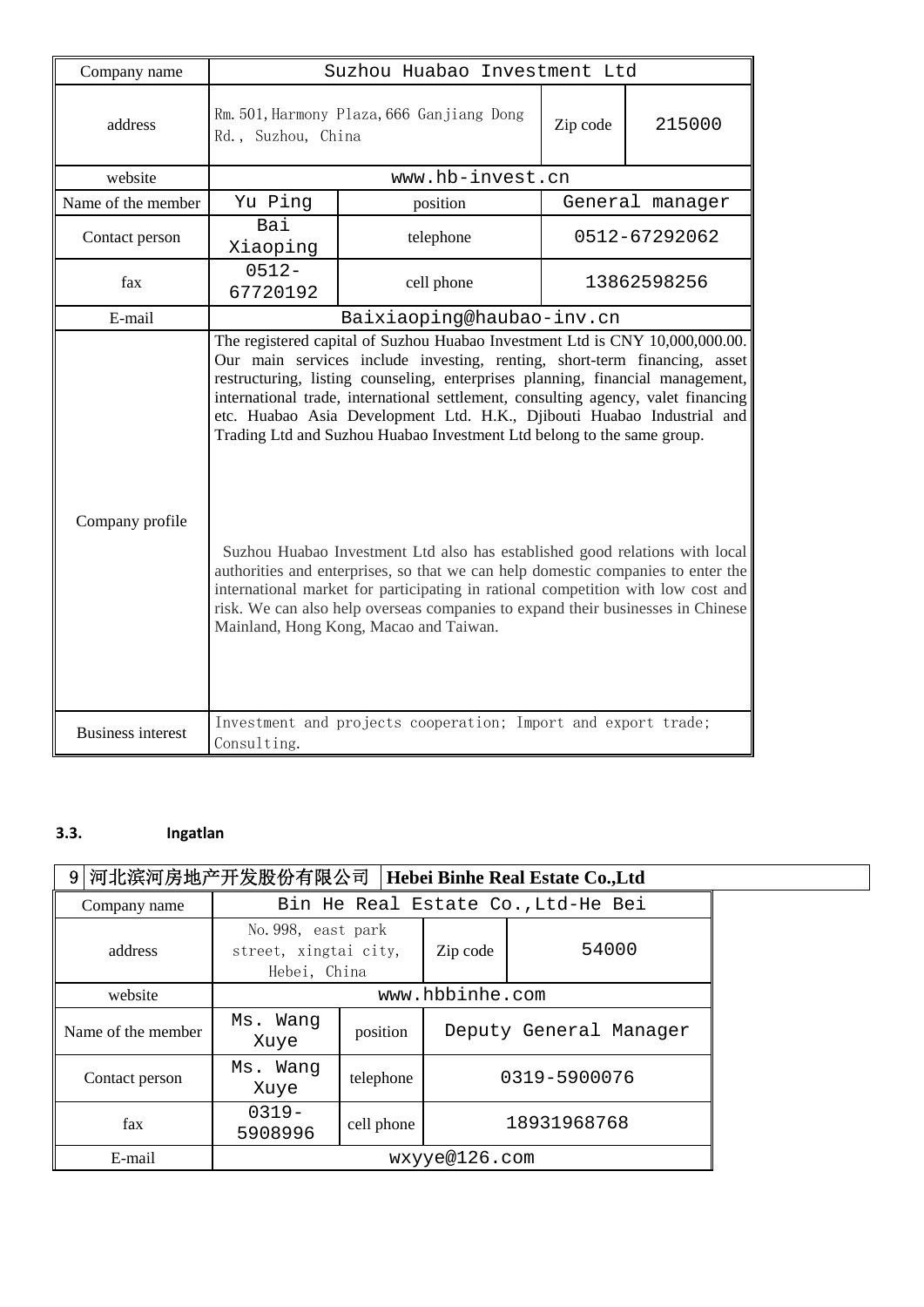| Company profile   | Hebei Binhe group was founded in 1994, with nearly 1.4 billion yuan of<br>net assets and registered capital of 200 million yuan. It has gained A-level<br>qualification of real estate development, engaging in construction<br>installation, property security, property management and construction<br>materials. Binhe has been awarded AAA credit of China construction<br>industry enterprises, and is among the top thirty real estate development<br>enterprises in Hebei. Binhe has developed projects in Tianjin, Handan,<br>Cangzhou, Xingtai, Nantong, etc. |
|-------------------|------------------------------------------------------------------------------------------------------------------------------------------------------------------------------------------------------------------------------------------------------------------------------------------------------------------------------------------------------------------------------------------------------------------------------------------------------------------------------------------------------------------------------------------------------------------------|
| Business interest | Our company hopes to find out the local business investment<br>environment, and build the relationship with local<br>government and enterprises in order to carry on investment<br>cooperation in infrastructural construction, real estate<br>building materials and other scopes.                                                                                                                                                                                                                                                                                    |

 $\overline{\mathbb{I}}$ 

| 吴地集团<br>12               | <b>Wudi Group</b>               |                                                                                                                                                                                                                                                                                                                                                                                                                                                                                                                                                                                                                                              |  |               |  |  |
|--------------------------|---------------------------------|----------------------------------------------------------------------------------------------------------------------------------------------------------------------------------------------------------------------------------------------------------------------------------------------------------------------------------------------------------------------------------------------------------------------------------------------------------------------------------------------------------------------------------------------------------------------------------------------------------------------------------------------|--|---------------|--|--|
| Company name             |                                 | WUDI GROUP                                                                                                                                                                                                                                                                                                                                                                                                                                                                                                                                                                                                                                   |  |               |  |  |
| address                  |                                 | No. 1288, Moye Road, Suzhou City,<br>Zip code<br>Jiangsu Province, China                                                                                                                                                                                                                                                                                                                                                                                                                                                                                                                                                                     |  |               |  |  |
| website                  |                                 | www.wudirenjia.com                                                                                                                                                                                                                                                                                                                                                                                                                                                                                                                                                                                                                           |  |               |  |  |
| Name of the member       | Duan Haifei                     | position                                                                                                                                                                                                                                                                                                                                                                                                                                                                                                                                                                                                                                     |  | president     |  |  |
| Contact person           | Lv Baoging                      | telephone                                                                                                                                                                                                                                                                                                                                                                                                                                                                                                                                                                                                                                    |  | 0512-69355708 |  |  |
| fax                      | $0512 -$<br>69355708            | cell phone                                                                                                                                                                                                                                                                                                                                                                                                                                                                                                                                                                                                                                   |  | 13812628222   |  |  |
| E-mail                   |                                 | duanhaifei@uip.sina.com                                                                                                                                                                                                                                                                                                                                                                                                                                                                                                                                                                                                                      |  |               |  |  |
| Company profile          | industry.                       | Established in 2002 and located in Suzhou City, Wudi Group has<br>more than ten branch companies and its annual sales amounts to 154<br>billion USD. It engages in construction, real estate development,<br>hotels, luxury club, theme restaurants, financial investment, cultural<br>media and so on. It has many outlets in major cities across the<br>country and at the same time, owns many five-start hotel brands. It<br>has developed into one of the largest catering service groups in<br>China. It aims to be listed in American stock market in the near<br>future; becoming the leading enterprise in China's catering service |  |               |  |  |
| <b>Business interest</b> | Seek for partner in real estate |                                                                                                                                                                                                                                                                                                                                                                                                                                                                                                                                                                                                                                              |  |               |  |  |

#### **3.4. Információ, Consulting, Jog**

# 8 大连瀚闻资讯有限公司 **Dalian Infobank Co., Ltd.**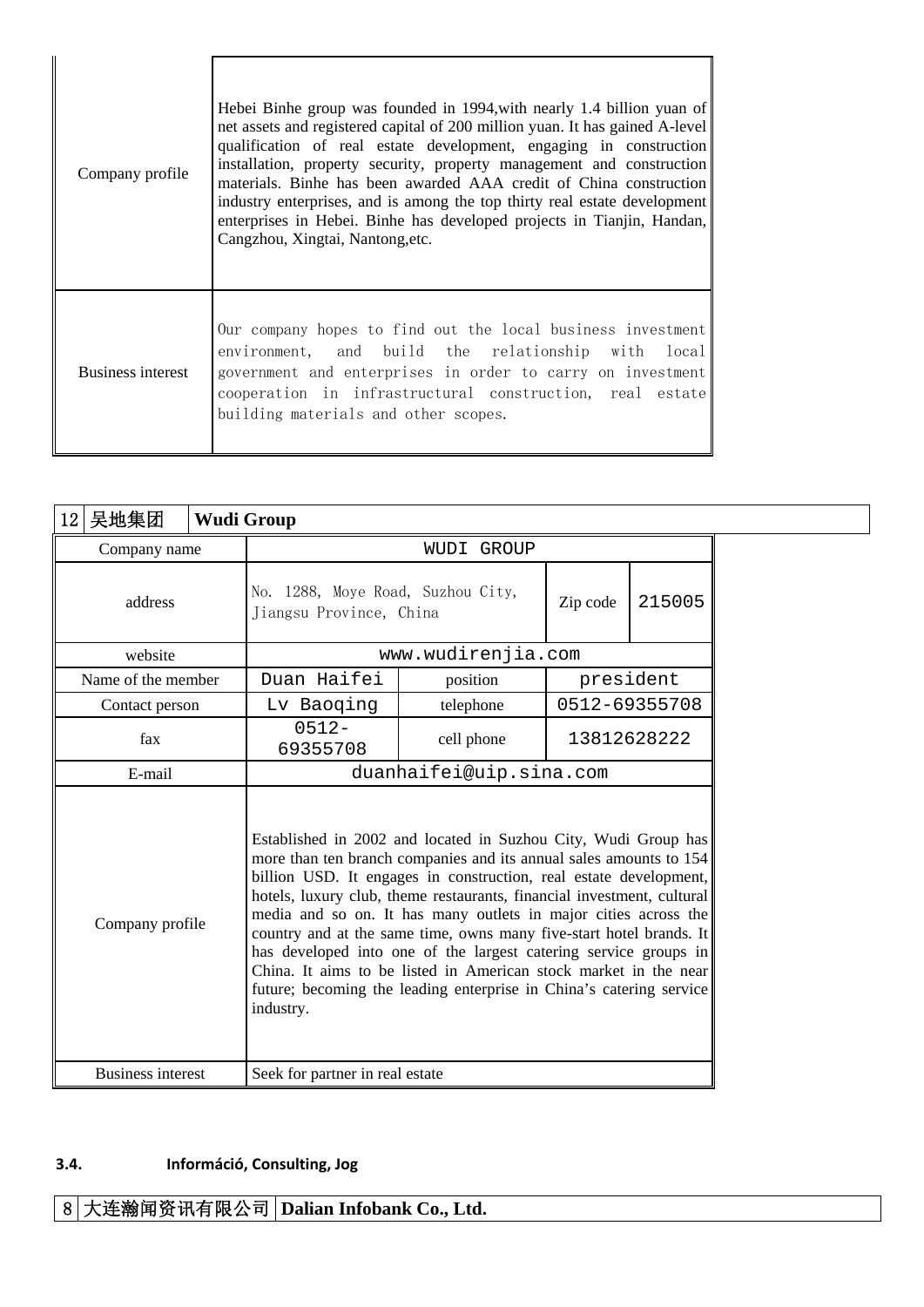| Company name             | Dalian Infobank Co.Ltd                                                                                                                                                                                                                                                                                                                                                                                                                                                                                                                                                                                                                                                                                                                                                                                                                                                                                                                                                                                                                                                                                                                                                                                                                                                                                                                                                                           |                                        |          |                             |  |
|--------------------------|--------------------------------------------------------------------------------------------------------------------------------------------------------------------------------------------------------------------------------------------------------------------------------------------------------------------------------------------------------------------------------------------------------------------------------------------------------------------------------------------------------------------------------------------------------------------------------------------------------------------------------------------------------------------------------------------------------------------------------------------------------------------------------------------------------------------------------------------------------------------------------------------------------------------------------------------------------------------------------------------------------------------------------------------------------------------------------------------------------------------------------------------------------------------------------------------------------------------------------------------------------------------------------------------------------------------------------------------------------------------------------------------------|----------------------------------------|----------|-----------------------------|--|
| address                  |                                                                                                                                                                                                                                                                                                                                                                                                                                                                                                                                                                                                                                                                                                                                                                                                                                                                                                                                                                                                                                                                                                                                                                                                                                                                                                                                                                                                  |                                        | Zip code | 116023                      |  |
| website                  |                                                                                                                                                                                                                                                                                                                                                                                                                                                                                                                                                                                                                                                                                                                                                                                                                                                                                                                                                                                                                                                                                                                                                                                                                                                                                                                                                                                                  | www.sinoimex.com & www.sinoimex.com.cn |          |                             |  |
| Name of the member       | Dong Youjun<br>Wangli                                                                                                                                                                                                                                                                                                                                                                                                                                                                                                                                                                                                                                                                                                                                                                                                                                                                                                                                                                                                                                                                                                                                                                                                                                                                                                                                                                            | position                               |          | Vice president<br>secretary |  |
| Contact person           | Wangli                                                                                                                                                                                                                                                                                                                                                                                                                                                                                                                                                                                                                                                                                                                                                                                                                                                                                                                                                                                                                                                                                                                                                                                                                                                                                                                                                                                           | telephone                              |          | 86-411-39816607             |  |
| fax                      | 86-411-39816638                                                                                                                                                                                                                                                                                                                                                                                                                                                                                                                                                                                                                                                                                                                                                                                                                                                                                                                                                                                                                                                                                                                                                                                                                                                                                                                                                                                  | cell phone                             |          | 13842870205                 |  |
| E-mail                   |                                                                                                                                                                                                                                                                                                                                                                                                                                                                                                                                                                                                                                                                                                                                                                                                                                                                                                                                                                                                                                                                                                                                                                                                                                                                                                                                                                                                  | Jennifer@sinoimex.com                  |          |                             |  |
| Company profile          | Dalian Infobank Co., Ltd. is a professional information consulting agency in<br>international trade. We help Chinese suppliers find international buyers, and<br>vice versa. We lead in the trade info consulting industry by maintaining close<br>and fruitful communication and cooperation with customs data sources<br>globally. Stable partnerships with over 100 trading countries enable us to keep<br>the accuracy, authenticity and authority of information. Established in 2004,<br>Dalian Infobank Co., Ltd. has so far attracted more than 5000 clients from<br>various industries home and abroad, many of which are listed companies.<br>Apart from providing trade information consultation, Dalian Infobank Co.,<br>Ltd. has been devoted to establishing Sinoimex.com. Sinoimex.com is a new<br>generation e-commerce platform, which is totally different in nature from the<br>current ones. We integrated a huge bulk of databases of transaction records,<br>which are from customs, agencies and commercial partners worldwide, into<br>this on-line system. It thus makes it possible to know the real ranking and<br>credit status, save time, improve efficiency and reduce risks when doing<br>contacts.<br>We are committed to offer quality services to all our clients, whether they are<br>world-renowned industry giants or fledgling entrepreneurial endeavors. |                                        |          |                             |  |
| <b>Business interest</b> | Hope to work with companies from Hungary, provide them with most<br>updated customs information & customized reports, introduce a new<br>generation e-commerce platform – sinoimex.com and help more companies in<br>Hungary to develop in international trade.                                                                                                                                                                                                                                                                                                                                                                                                                                                                                                                                                                                                                                                                                                                                                                                                                                                                                                                                                                                                                                                                                                                                  |                                        |          |                             |  |

# 43 盈科律师事务所 Yingke Lawfirm

### **3.5. Egyéb szolgáltatás**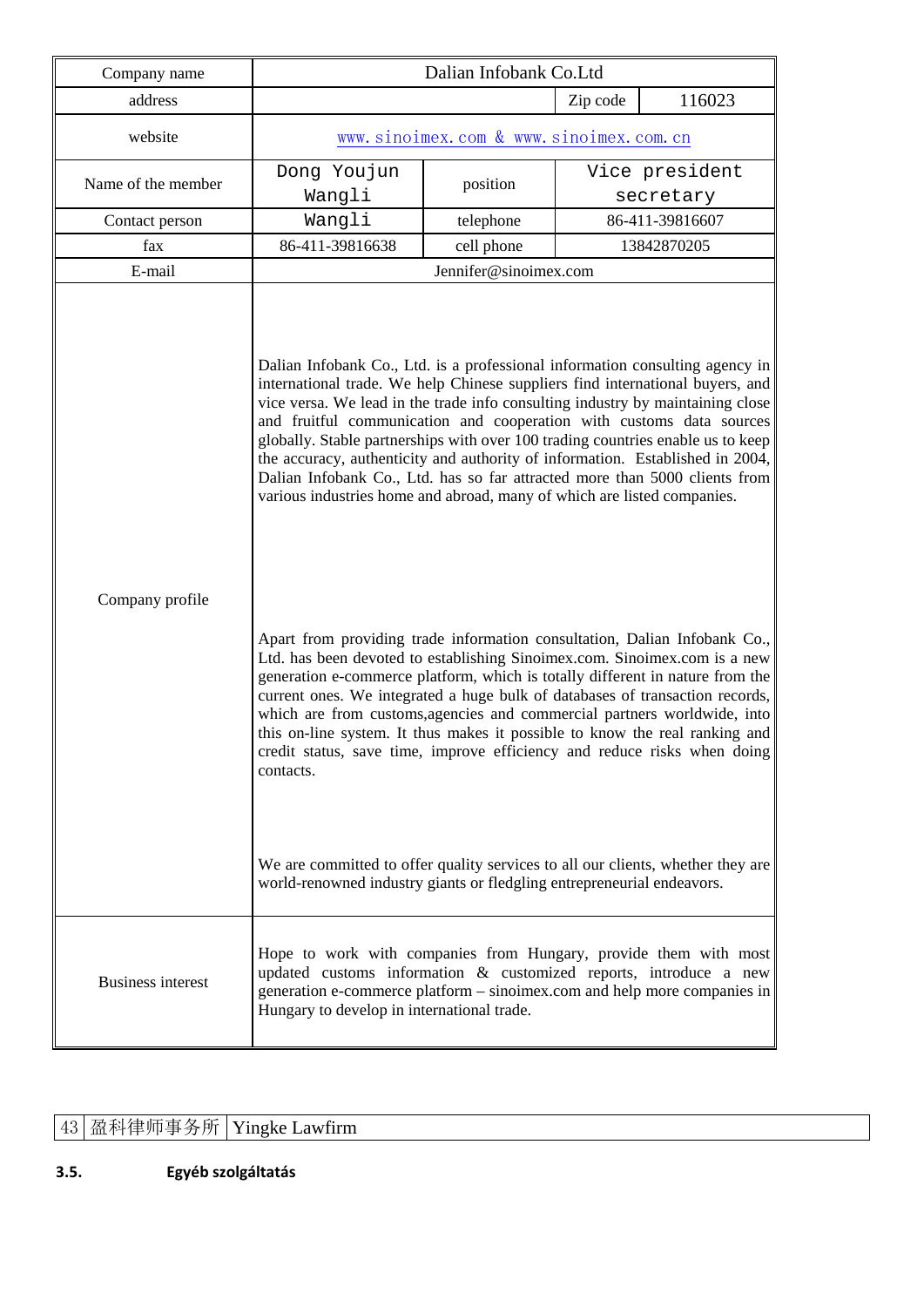# **4.0. ENERGIA, KÖRNYEZET, VÍZ**

#### **4.1. Energia**

| 13 河北安普新能源科技集团有限公司       |                                                                                                                                                                                                                                                                                                                                                                                                                                          | Co.Ltd                    |           |                            | <b>Hebei Anpeo New Energy Science and Technology Group</b> |
|--------------------------|------------------------------------------------------------------------------------------------------------------------------------------------------------------------------------------------------------------------------------------------------------------------------------------------------------------------------------------------------------------------------------------------------------------------------------------|---------------------------|-----------|----------------------------|------------------------------------------------------------|
| Company name             | HEBEI ANPEO NEW ENERGY SCIENCE AND                                                                                                                                                                                                                                                                                                                                                                                                       | ECHINOLOGY GROUP CO., LTD |           |                            |                                                            |
| address                  | No.19, Century Street, Handan High-tech Park,<br>Hebei, China                                                                                                                                                                                                                                                                                                                                                                            |                           | Zip code  | 56001                      |                                                            |
| website                  |                                                                                                                                                                                                                                                                                                                                                                                                                                          | www.anprogoup.com         |           |                            |                                                            |
| Name of the member       | Guo Wenzheng                                                                                                                                                                                                                                                                                                                                                                                                                             | position                  | president |                            |                                                            |
| Contact person           | Jiang Yeneng                                                                                                                                                                                                                                                                                                                                                                                                                             | telephone                 |           | $0310 - 8679555 -$<br>8004 |                                                            |
| fax                      | $0310 - 8679555 -$<br>8006                                                                                                                                                                                                                                                                                                                                                                                                               | cell phone                |           | 18730031814                |                                                            |
| E-mail                   |                                                                                                                                                                                                                                                                                                                                                                                                                                          | 990xxx@sina.com           |           |                            |                                                            |
| Company profile          | Hebei Anpro New Energy Science and Technology Co., Ltd (Anpro)<br>New Energy or Anpro company) originated from Hebei Zhengyuan<br>Kaixin New Energy Science and Technology Co., Ltd, a<br>professional modern enterprise group with Solar Cell and Solar<br>Panel R&D oriented, diversified management and integrated<br>development.Starting from the year established, we committed<br>ourselves to the PV Solar industry development. |                           |           |                            |                                                            |
| <b>Business interest</b> | PV industry, the end user and professional manufacturer of PV<br>system, specialized equipment manufacturer, etc.                                                                                                                                                                                                                                                                                                                        |                           |           |                            |                                                            |

#### **4.2. Környezet, Víz**

## **5.0. HIGH‐TECH**

#### **5.1. Távközlés**

# 22 上海贝尔股份有限公司 **ALCATEL-LUCENT Shanghai BELL Co., Ltd**

| Company name       | ALCATEL-LUCENT SHANGHAI BELL.Co, Ltd |            |                |             |  |  |
|--------------------|--------------------------------------|------------|----------------|-------------|--|--|
| address            |                                      |            | Zip code       | 201206      |  |  |
| website            | www.alcatel-sbell.com.cn             |            |                |             |  |  |
| Name of the member | Dong Zhi                             | position   | Sales director |             |  |  |
| Contact person     | Lao<br>telephone<br>Yuhan            |            |                |             |  |  |
| fax                | $010 -$<br>63104588                  | cell phone |                | 13810614235 |  |  |
| E-mail             | Yuhan.lao@alcatel-sbell.com.cn       |            |                |             |  |  |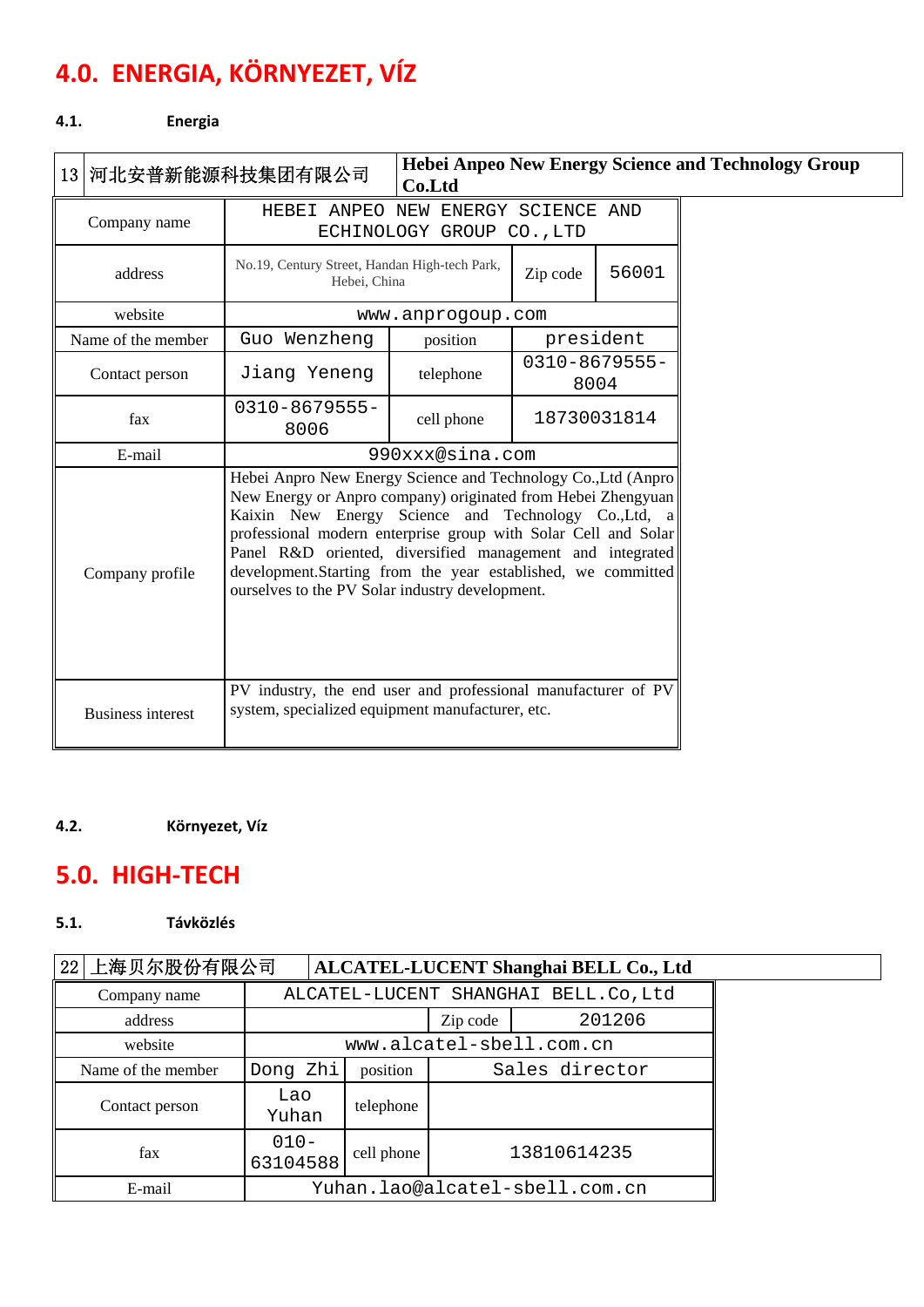| Company profile          | Alcatel-Lucent Shanghai Bell is a company limited by shares directly<br>managed by the State Asset Supervision and Administration<br>Commission, and the first Sino-foreign joint venture in China's<br>telecom industry, with extensive local expertise and global resources.<br>The multi-billion dollar telecom technology leader delivers end-to-<br>end telecommunications solutions and high-quality services, covering<br>fixed, mobile networking, broadband access, intelligent optical<br>networking, multimedia solutions and network applications, etc.<br>Alcatel-Lucent Shanghai Bell being a major global R&D center in<br>several key areas, has full access to Alcatel-Lucent's global<br>technology pool, developing original technologies for customers in<br>China and worldwide. |
|--------------------------|-------------------------------------------------------------------------------------------------------------------------------------------------------------------------------------------------------------------------------------------------------------------------------------------------------------------------------------------------------------------------------------------------------------------------------------------------------------------------------------------------------------------------------------------------------------------------------------------------------------------------------------------------------------------------------------------------------------------------------------------------------------------------------------------------------|
| <b>Business interest</b> | Cooperation in the field of telecommunication                                                                                                                                                                                                                                                                                                                                                                                                                                                                                                                                                                                                                                                                                                                                                         |

#### **5.2. Elektronika**

### **5.3. Egyéb high‐tech**

| 北海市巨欣生物科技有限公司<br>Juxin Bio-Science (Beihai) Co., Ltd<br>19 |                                                                                                                                                                                                                                                                                                                                                                                                                                                                                                                                                                                     |            |                  |             |  |  |
|------------------------------------------------------------|-------------------------------------------------------------------------------------------------------------------------------------------------------------------------------------------------------------------------------------------------------------------------------------------------------------------------------------------------------------------------------------------------------------------------------------------------------------------------------------------------------------------------------------------------------------------------------------|------------|------------------|-------------|--|--|
| Company name                                               | Ju Xin Bio-Science (BeiHai)Co, Ltd                                                                                                                                                                                                                                                                                                                                                                                                                                                                                                                                                  |            |                  |             |  |  |
| address                                                    | Room 2001, Block<br>F, International<br>Trade Building,<br>Bailigiao South<br>Street, Tongzhou<br>District, Beijing                                                                                                                                                                                                                                                                                                                                                                                                                                                                 |            | Zip code         | 101100      |  |  |
| website                                                    |                                                                                                                                                                                                                                                                                                                                                                                                                                                                                                                                                                                     |            |                  |             |  |  |
| Name of the member                                         | Geng<br>Huawei                                                                                                                                                                                                                                                                                                                                                                                                                                                                                                                                                                      | position   | General mangager |             |  |  |
| Contact person                                             | Yu Yue                                                                                                                                                                                                                                                                                                                                                                                                                                                                                                                                                                              | telephone  | 18611659771      |             |  |  |
| fax                                                        | $010 -$<br>89506894                                                                                                                                                                                                                                                                                                                                                                                                                                                                                                                                                                 | cell phone |                  | 13301122313 |  |  |
| E-mail                                                     |                                                                                                                                                                                                                                                                                                                                                                                                                                                                                                                                                                                     |            |                  |             |  |  |
| Company profile                                            | Beihai Juxin Biological Technology Co., Ltd. is a comprehensive<br>company in genetic, marine biological research and development<br>mainly sells nutrition health care products. It has reserved and<br>made into market 36 series of products, the main product<br>Zhenfutai ("triple factor" oligonucleotides) capsule has national<br>patent certificate of approval and it has unique intellectual property<br>rights in China. This product is aimed in the metabolic process of<br>human chromosome, gene, telomere and telomerase, it is a<br>renovation and application of |            |                  |             |  |  |